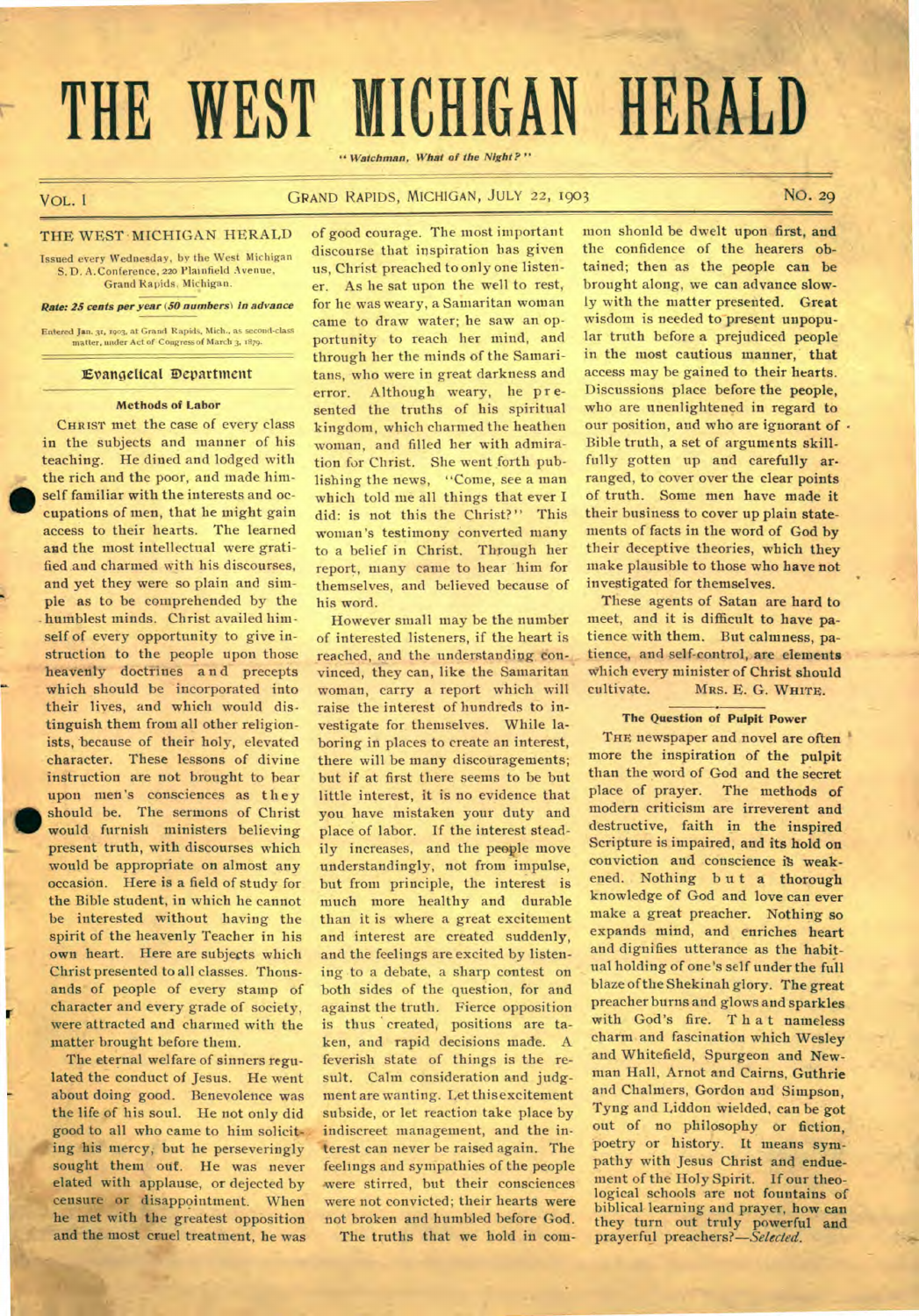# 2 THE WEST MICHIGAN HERALD July 22, 1903

# **Ebucattonal 3Department**

# **Teach the Children the Sabbath School Lesson**

"WHILE it is essential that wise, patient effort should be made by the teacher, the work must not be left altogether to the Sabbath school and church worker, but it must find its foundation and support in the work of the home."

We see from this that Sabbath school work, to be effectual, must begin in the home. Without the home study, the Sabbath school hour cannot accomplish all that it is designed to accomplish. The Sabbath school is not the place to go to learn the lesson. It is one branch of the church organized for a systematic line of Bible study to better fit Christians to work in the cause, and to educate the children and youth in the truths of the Bible that they may be brought to the Saviour. But this cannot be done in the short time allotted to the school; it must begin in the home, so that there is a familiarity with the text, a. general knowledge of the lesson; then at the Sabbath school the teacher, by questions, illustrations, and various other methods, may impress the spiritual truths of the lesson upon the mind and heart of the pupil. But if the recitation period must be devoted to familiarizing the student with the lesson scripture, there is but little opportunity for that work. This is especially true of the teacher of the children and youth. How often, upon asking questions, the teacher is met with the reply from the child, "I do not know my lesson; mamma did not tell it to me." And it is very much harder for the teacher to interest that child than it would be if he came to the Sabbath school with a well-learned lesson.

Parents have been instructed in the Bible regarding their duty to teach the little ones the word of God. We are told that it must be line upon line, precept upon precept, when they go out and when they come in. This instruction is as binding today as ever, and can be carried out in no better way than interesting the children in the systematic study of the Sabbath school lesson. See that the lesson is learned by the children; study it with them, and thus show by precept and example the importance of Bible study. We are told that " Parents should take special interest in the religious education of their children, that they may have a more thorough knowledge of the Scriptures." Again, '•Even greater care should be taken by parents to see that their children have their Scripture lessons than is taken to see that their day school lessons are prepared."

MRS. S. M. BUTLER.

# **Do You Want a Teacher**

**IF so, it** will be necessary to send in your application early, as there is only a limited number of teachers available. The demand always exceeds the supply, and the churches which make requests first will receive first consideration. We keep a record of the applications, with the date they are received, and shall be governed by this list in locating the teachers. Thus the churches which come first on the list will be sure of securing teachers, while the more tardy ones will be liable to suffer disappointment. We hope that will not be true in any case. If it is a possible thing, we shall supply a teacher to each church, company, and family that signifies a desire for one; but we have no means of producing teachers to order, and must therefore be governed by the supply. When that is exhausted there is nothing farther that we can do until recruits are secured.

If your church has not yet decided what it will do about a church school this year, it should do so at once. This matter has been before them for a long time, and they are well acquainted with the demand of God upon us to provide our children with Christian school privileges. Why should you not decide the matter promptly, and thus show that you have faith enough in our Leader to move forward when he gives the word of command? We have a fine class of young men and women at Berrien Springs attending the s' miner school preparatory to entering this work. Some of them have made their decision ata considerable personal loss. Have you faith enough in the success of this work to employ these teachers?

If you need any assistance in preparing for a school, I shall be glad to visit your church and render any aid<br>possible. S. M. BUTLER. S. M. BUTLER.

# **Spiritual Education**

THE present is said to be pre-eminently an educational age. In proof of this fact, note the frequent assemblies of educators, the efforts of the Southern Education Board, the growth of universities, colleges, and training schools, the circulation of educational literature, and the increasing tendency to recognize the teaching profession as a factor in society.

But in the midst of all this activity little effort is expended to develop the spiritual nature of children and youth. This is strange, in view of the fact that in every generation some one has been divinely called to give the message of spiritual training. It appears stranger still when it is remembered that in the very bosom of United States history rests the story of the Puritan idea that every child should be trained for the service of God. And in the fulfillment of this desire we find that elementary schools, intermediate schools, and Christian colleges are as old as the nation.

It remains a fact, however, that the children of the twentieth century are not trained in spirituality, because most of them attend the schools of the State, and spiritual education,that which develops faith in God's word,—falls without the province of the secular school. Our public school system is strong. Nevertheless, when viewed from the standpoint of that most essential element in true education, every Christian must recognize that it fails to give that without which education is a failure. Every Christian must also realize that, to be true to his God and to the children, there rests upon him a responsibility to provide a system of schools which trains the triple nature.

Concerning the tendency of the popular system of education, from which the spiritual is, by the nature of things, excluded, President Harper, of Chicago University, says: "It is difficult to prophesy what the result of our present method of educating the youth will be in fifty years. We are training the mind in our public schools, but the moral side of the child's nature is almost wholly neglected." neglected."

In the words of President Dabney, of the University of Tennesee: "Perfect education, as we all now agree, consists of a complete, harmonious development of the whole man, in his three-fold nature,— physical, intellectual and moral,—hand head and heart. This is very trite; but we must often go back to first principles to get right. Any system that fails to take into account any one of these three, is worse than useless; it is hurtful, for it distorts the man."

To this add the familiar words of Dr. Lowrie, "The child untrained to godliness is trained to ungodliness." *—Summer Assembly Announcement.*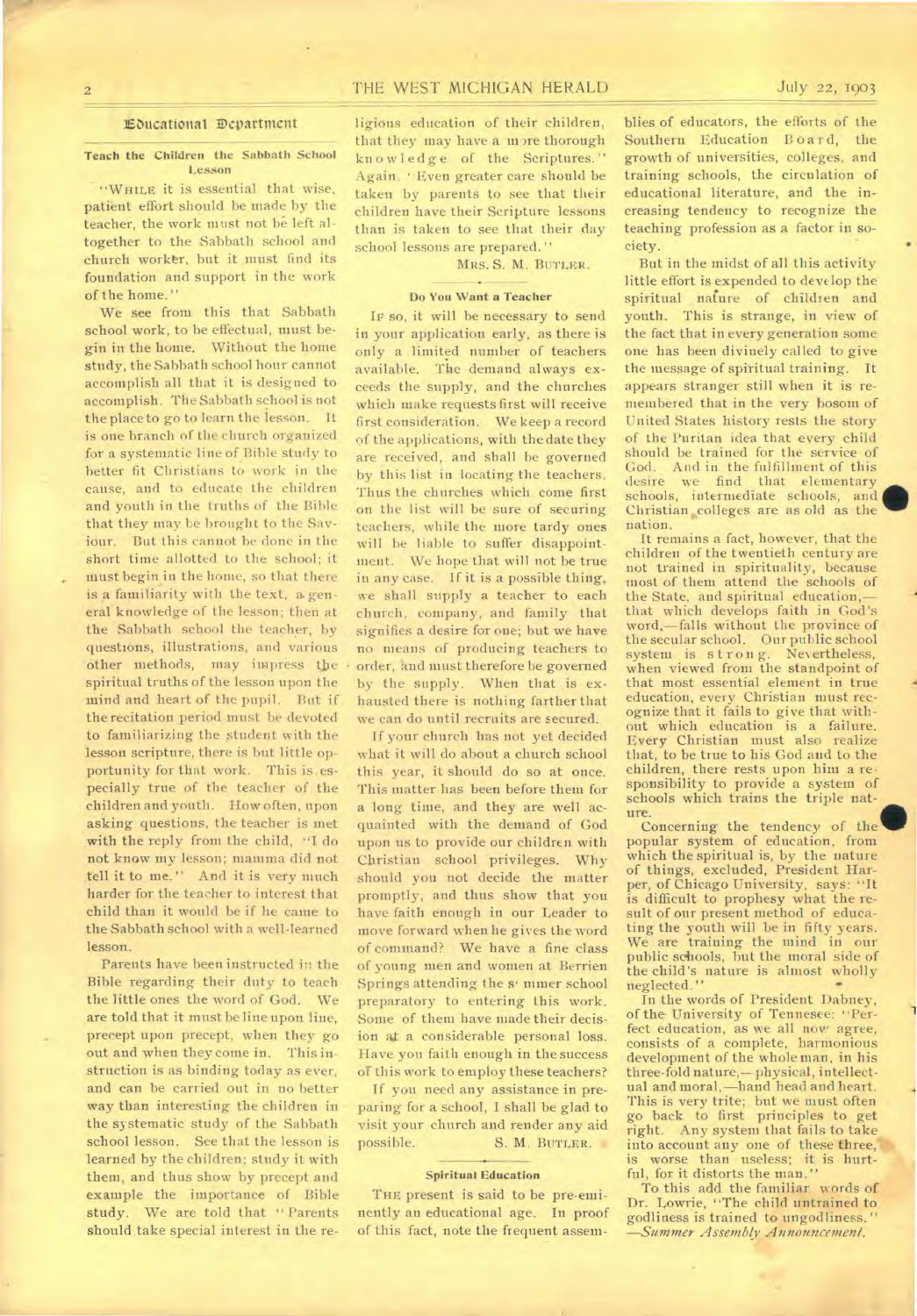# */Dedical Department*

# **Illsapplied Texts on Diet**

"For the kingdom of God is not meat [or food] and drink; but righteousness, and peace, and joy in the Holy Ghost." Rom. 14:17.

Paul is referring to the same subject he has referred to at the beginning of the chapter,—eating or not eating according to the directions of the ceremonial law and of human traditions added to, and contradictory of, Holy Writ. To give this scripture an unqualified interpretation, would certainly be teaching that men may eat and drink what they please, and as they please, and may go directly against righteousness, or God's holy law (Isa. 51:6,7; Dent. 6:25; Ps. i: 172) which lays-it upon us to abstain from murder, and consequently, from leading others to pursue a course that will shorten their lives. The fact that Paul, in this very text, exalts righteousness, is a complete refutation of the perversion of this portion of the Scriptures.

On. the word "alike," here put in italics, Dr. Adam Clarke very properly says: "We here add *alike,* and make the text say what I am sure was never intended; viz., that there is no distinction of days, not even the Sabbath; and that every Christian is at liberty to consider even this day to be holy or not holy, as he happens to be persuaded in his own mind."

" Whatsoever is sold in the shambles, that eat, asking no-questions for conscience' sake." i Cor. 10:25.

Thus Paul enjoined it upon his Corinthian brethren to do, so far as idols—to whom most of them had sacrificed when idolaters—were- con cerned. See I Cor. 12:2, and chapter 10:20. It appears from the connection; etc., that as Christians invoked the blessing of the Lord upon what they ate and drank at their feasts, partaking, of course, of the Lord's supper, so idolaters invoked the blessing of idols on what they ate and drank at their feasts, believing that idols were of great consequence, and could bless them and their food as they sacrificed unto them. Verses 16-21, etc. But Paul taught that idols are " nothing in this world," and that if Christians were invited to attend a feast of one who was not **a**  believer, they might do so if they pleased, eating whatsoever was set before them, notwithstanding the fact

that it was offeredjn sacrifice to idols, providing that by so doing they did not affect unfavorably the conscience of their weak brethren and lead them to return unto idolatry. See also chapter S. The subject of Paul was not the kinds of meat that might be eaten, but the lawfulness of eating what was sacrificed to idols, as it and its partakers could not be affected favorably or unfavorably by idols.

The Scripture under consideration, like many others, should be interpreted in harmony with its connection, and with other portions of Holy Writ; otherwise, we should, in some countries eat dogs, cats, mice, snakes, monstrous black bugs, etc., etc., for, forsooth, these creatures are sold for food in the shambles or meat markets in different countries, and the words under consideration, severed from their connection, commend us to eat whatsoever is sold in the shambles, without making a single exception!! D. T. BOURDEAU.

# **What is Disease?**

DISEASE differs from health essentially in the fact that, in consequence of some wrong doing on the part of the individual, the harmony of his bodily function is disturbed. We often speak of disease germs, but it should be understood that the germs themselves are not capable of producing disease. It is only when the resistance of the body has been reduced by wrong habits, by the violation of divine law, by sin, that the body becomes a prey to so-called disease germs. Typhoid fever germs are incapable of injuring a man whose stomach is sound, for the reason that the gastric juice of the stomach is capable of destroying, even digesting, typhoid fever germs. The same is true of cholera germs, and other germs that enter the body through the stomach. Consumption germs can do no harm until after the bodily resistance has been reduced by sedentary habits, inhalation of bad air, impure blood, through wrong eating, and similar digressions.

Disease does not differ from' health, except in the fact that in a state of disease the body is working under unfavorable conditions, and consequently is not able to perform its work properly, whereas in health the work of the body, being done under favorable conditions, is normally performed. Disease is not an entity, but a condition; it is not **a** thing, but a relation.

The healing process is always being carried forward in the•body, even in health. When one has exercised until exhausted, be must be healed of his fatigue before be can be ready to undertake the task again. The digestion of **a** meal leaves the stomach in a state of congestion from which it must be healed before it is ready to digest another meal. • The body is being continually worn and damaged by its work; hence it must be continually healed. This healing process is carried on by the forces within the body. We say natural forces, as they are natural, and common to all animals, but we must not forget that these natural forces are divine forces. They are the evidence of the intelligent, active presence of creative power. In disease, unusual and extraordinary injuries exist, which are due to the failure of the defenses of the body. Germs produce poisons which paralyze and irritate the tissues, causing inflammation, congestion, pain, and other disturbances. The organs, overwhelmed with work, become crippled, and unable to perform their usual duties; so digestion fails, the action of the liver, the kidneys, and other excreting organs, is diminished, poisons accumulate, every tissue is damaged, every function disturbed. General fever, nervous collapse, or exhaustion may be the result. - *J. H. Kellogg*, M. D., *in "The Living Temple."* 

### Dr. O. W. Holme's *Nedicine*.

ALTHOUGH D r. Oliver Wendell Holmes never practiced medicine, those who knew him intimately say that he cheered more sinking invalids, cured more sick people, and did more good, even from a medical standpoint, than many of his young physician friends. The secret of his power lay in his overflowing cheerfulness and kindliness of heart. He scattered "flowers of good cheer" wherever he went. With him optimism was a creed. "Mirth is God's medicine," he declared; "everybody ought to bathe in it. Grim care, moroseness, anxiety,—all the rust of life,—ought to be scoured off by the oil of mirth." Everywhere, and on all occasions, he emphasized the value of cheerfulness. "If you are making a choice of a physician, " he said, "be sure you get one with a cheerful and serene countenance. *"—Success.*